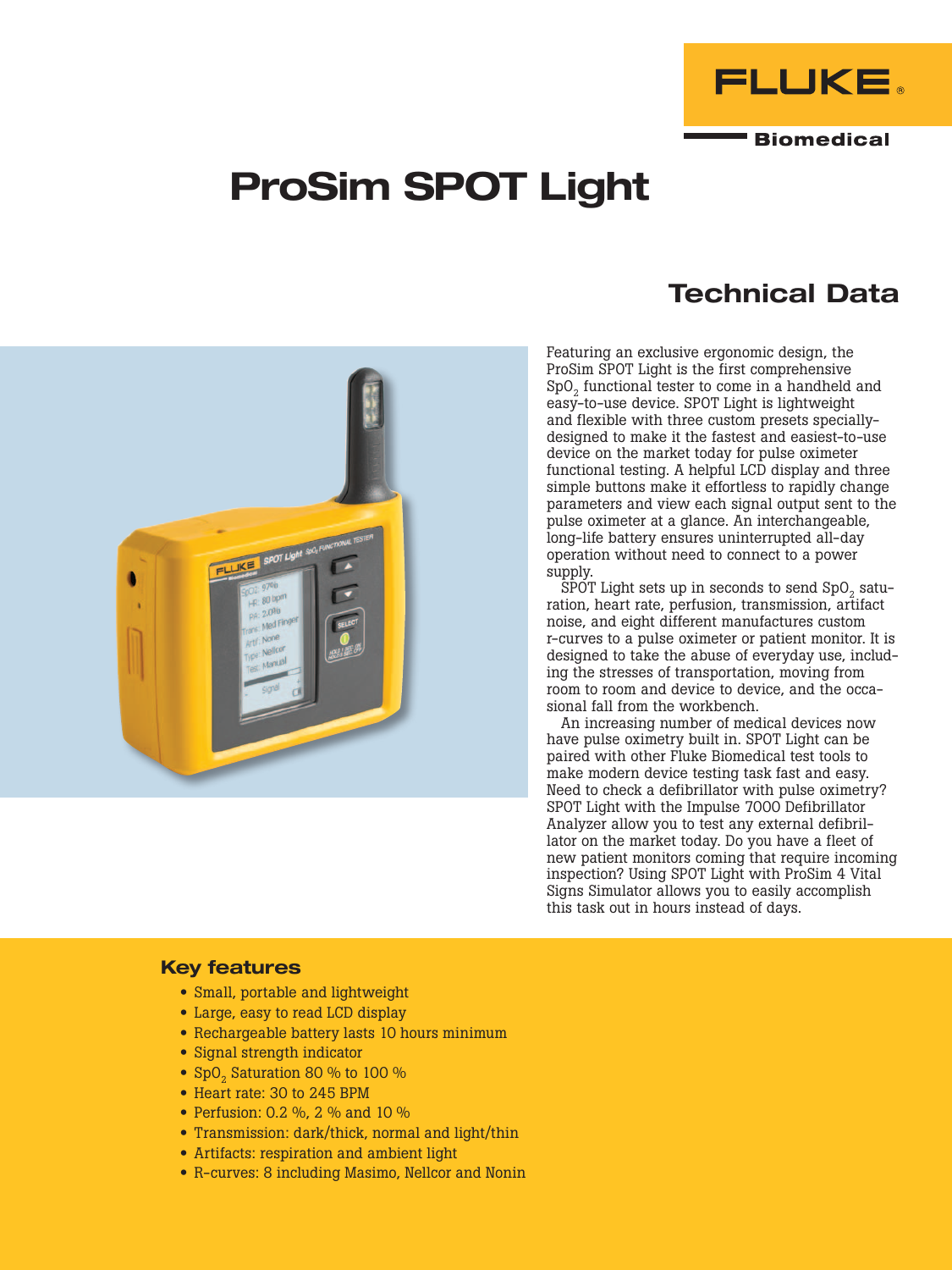

## **Specifications**

| <b>Physical specifications</b>      |                                                      |
|-------------------------------------|------------------------------------------------------|
| <b>Display</b>                      | $2\frac{1}{4}$ " x $1\frac{1}{2}$ " LCD display      |
| Size (WxDxH)                        | 12.2 cm x 9.7 cm x 4.8 cm (4.8 in x 3.8 in x 1.9 in) |
| Weight                              | 8.8 oz.                                              |
| <b>Electrical specifications</b>    |                                                      |
| <b>Battery</b>                      |                                                      |
| <b>Type</b>                         | Rechargeable Lithium-Ion                             |
| Charge time                         | Approximately two hours                              |
| <b>Operating duration</b>           | Approximately ten hours minimum                      |
| <b>AC</b> adapter                   |                                                      |
| Input voltage                       | 100 V ac to 240 V ac                                 |
| Input frequency                     | 50/60 Hz                                             |
| Input current                       | $0.5$ A (rms)                                        |
| Output voltage                      | $6V$ dc                                              |
| <b>Environmental specifications</b> |                                                      |
| <b>Operating temperature</b>        | 0 °C to 35 °C (32 °F to 122 °F)                      |
| <b>Storage temperature</b>          | -35 °C to 50 °C (-31 °F to 122 °F)                   |
| <b>Operating humidity</b>           | 20 % to 80 % RH (non-condensing)                     |
| <b>Measurements</b>                 |                                                      |
| SpO <sub>2</sub> saturation         | 80 %, 85 %, 90 %, 95 %, 97 %, 98 %, 99 % and 100 %   |
| <b>Heart Rate</b>                   | 30, 60, 80, 100, 120, 150 and 245 BPM                |
| Perfusion rate                      | 0.2 %, 2 % and 10 %                                  |
| <b>Transmission level (finger)</b>  | Dark/Thick, Normal and Light/Thin                    |
| <b>Artifacts</b>                    | Respiration or ambient light (50 Hz or 60 Hz)        |

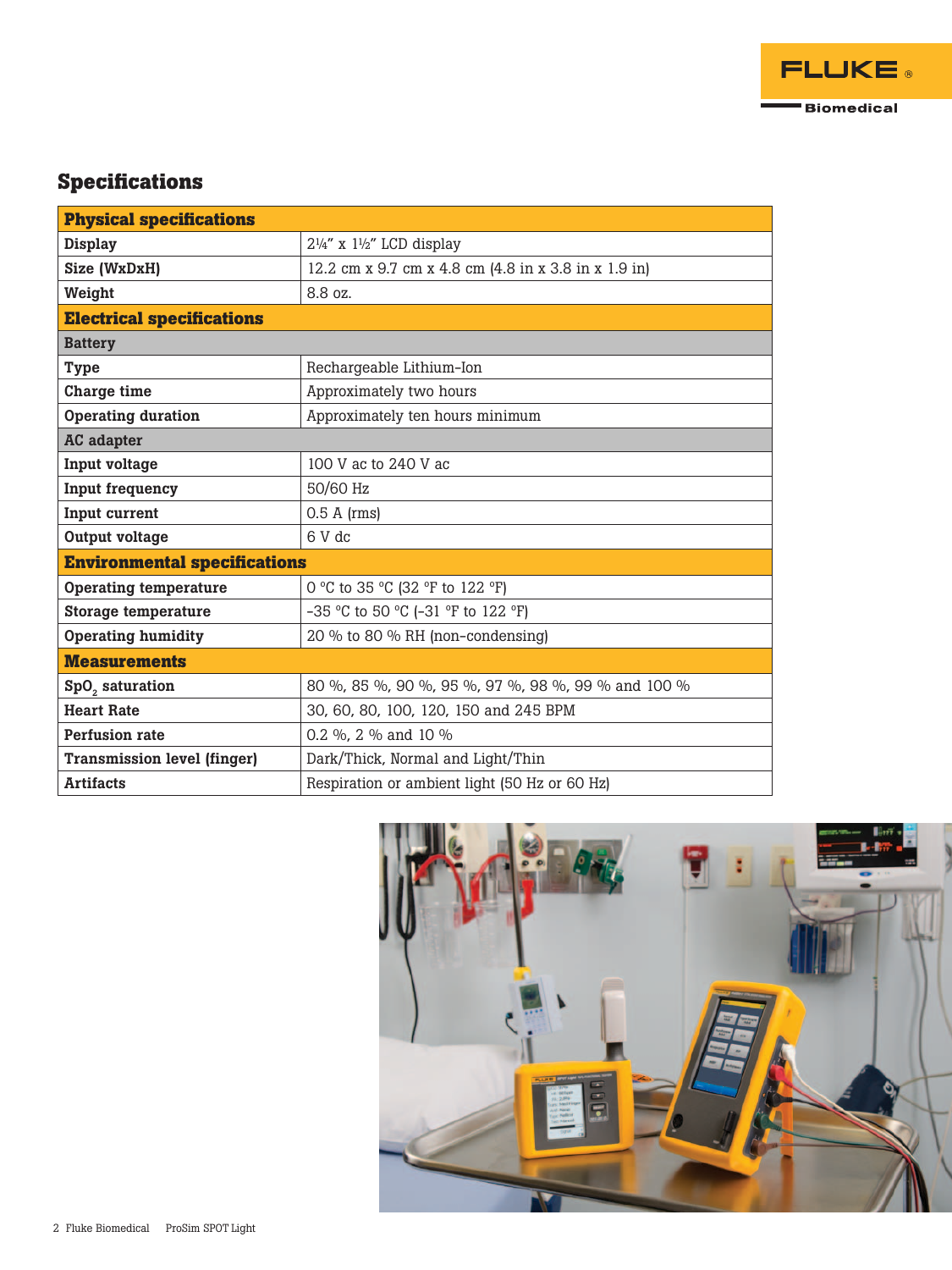

### Ordering information

#### **Models/descriptions**

4111101 ProSim SPOT Light SPO2 Functional Tester, USA

4142735 ProSim SPOT Light SPO2 Functional Tester, Schuko

4142747 ProSim SPOT Light SPO2 Functional Tester, UK

4142758 ProSim SPOT Light SPO2 Functional Tester, Japan

4142764 ProSim SPOT Light SPO2 Functional Tester, Australia/China

4142814 ProSim SPOT Light SPO2 Functional Tester, Brazil

#### **Standard accessories**

 AC Adapter/charger with multi-prong adapters Cable, Type A to Mini B USB Cable, Mini A to Mini B USB CCPS4 SPOT Light, PS4 SPOT Light Carry Case

#### **Optional accessories**

 SPOT Light, 3 Year Gold Care Plan SPOT Light, 1 Year Gold Care Plan SPOT Light, 3 Year Silver Care Plan SPOT Light, 1 Year Silver Care Plan SPOT Light, 3 Year Bronze Care Plan SPOT Light, 1 Year Bronze Care Plan